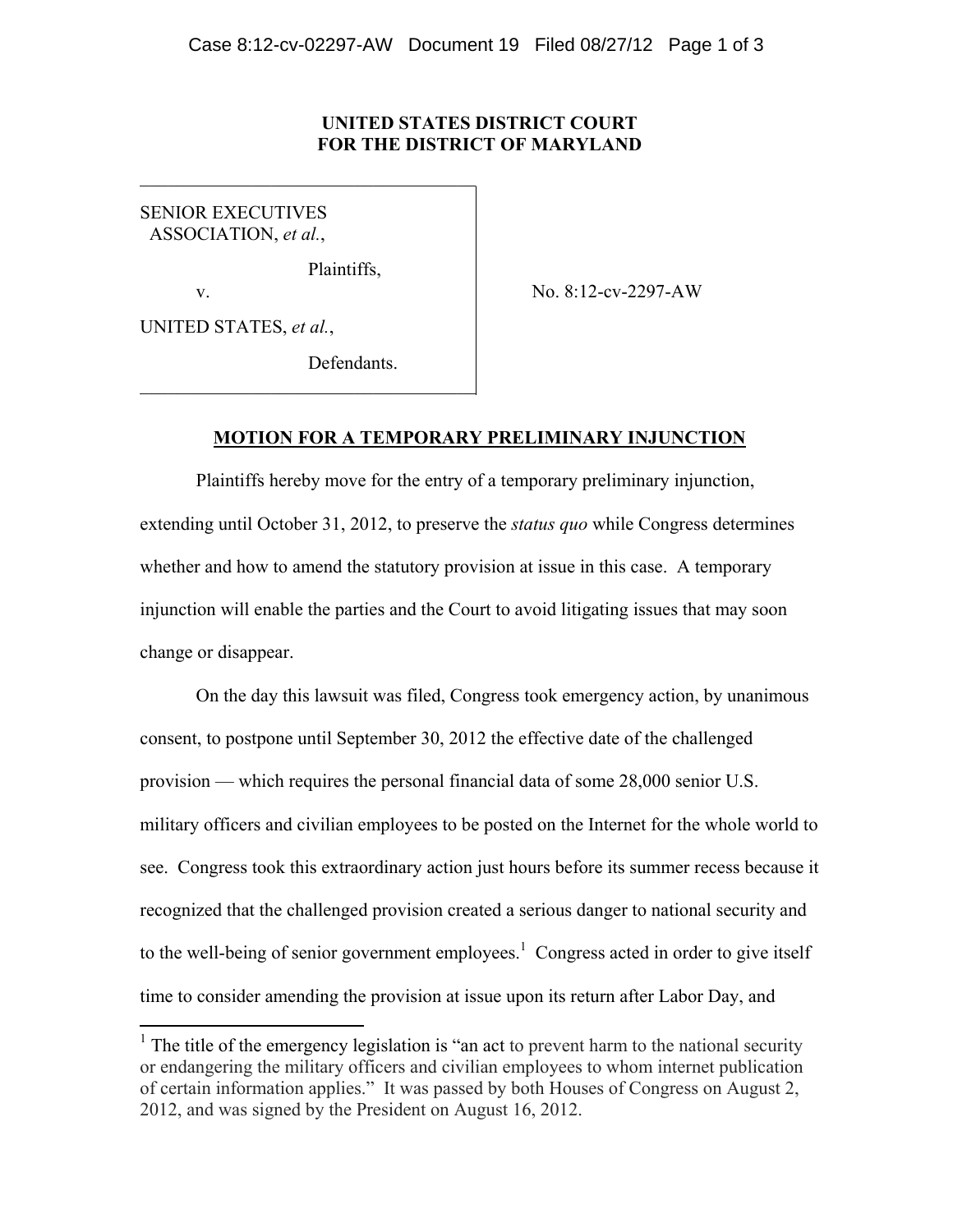#### Case 8:12-cv-02297-AW Document 19 Filed 08/27/12 Page 2 of 3

government counsel has noted that it is likely that the provision will be amended before the new September 30 deadline. It would therefore be a great waste of this Court's time and energy, not to mention the time and resources of counsel, to litigate over the statute in its current form when that form may change within a month.

Because Defendants are unwilling to consent to even a brief postponement of the September 30 deadline for Internet posting of Plaintiffs' personal financial information, and because Plaintiffs have made the necessary showings to support the entry of a preliminary injunction, the Court should issue a temporary preliminary injunction that will maintain the *status quo* until October 31, 2012, to enable the parties to litigate this case in light of whatever changes Congress makes to the challenged statute in September.

The grounds for this motion are more fully set out in the accompanying memorandum. A proposed order is also filed herewith.

Dated: August 27, 2012 Respectfully submitted,

/s/ Daron T. Carreiro\_\_\_\_\_\_\_\_\_\_\_\_\_\_\_\_\_\_\_\_ Jack McKay (D. Md. Bar No. 05628) Thomas G. Allen Daron T. Carreiro (D. Md. Bar No. 18075) Kristen E. Baker Vernon C. Thompson, Jr. PILLSBURY WINTHROP SHAW PITTMAN LLP 2300 N Street, N.W. Washington, DC 20037 Office: (202) 663-8000 Fax: (202) 663-8007 Email: jack.mckay@pillsburylaw.com thomas.allen@pillsburylaw.com daron.carreiro@pillsburylaw.com kristen.baker@pillsburylaw.com vernon.thompson@pillsburylaw.com

and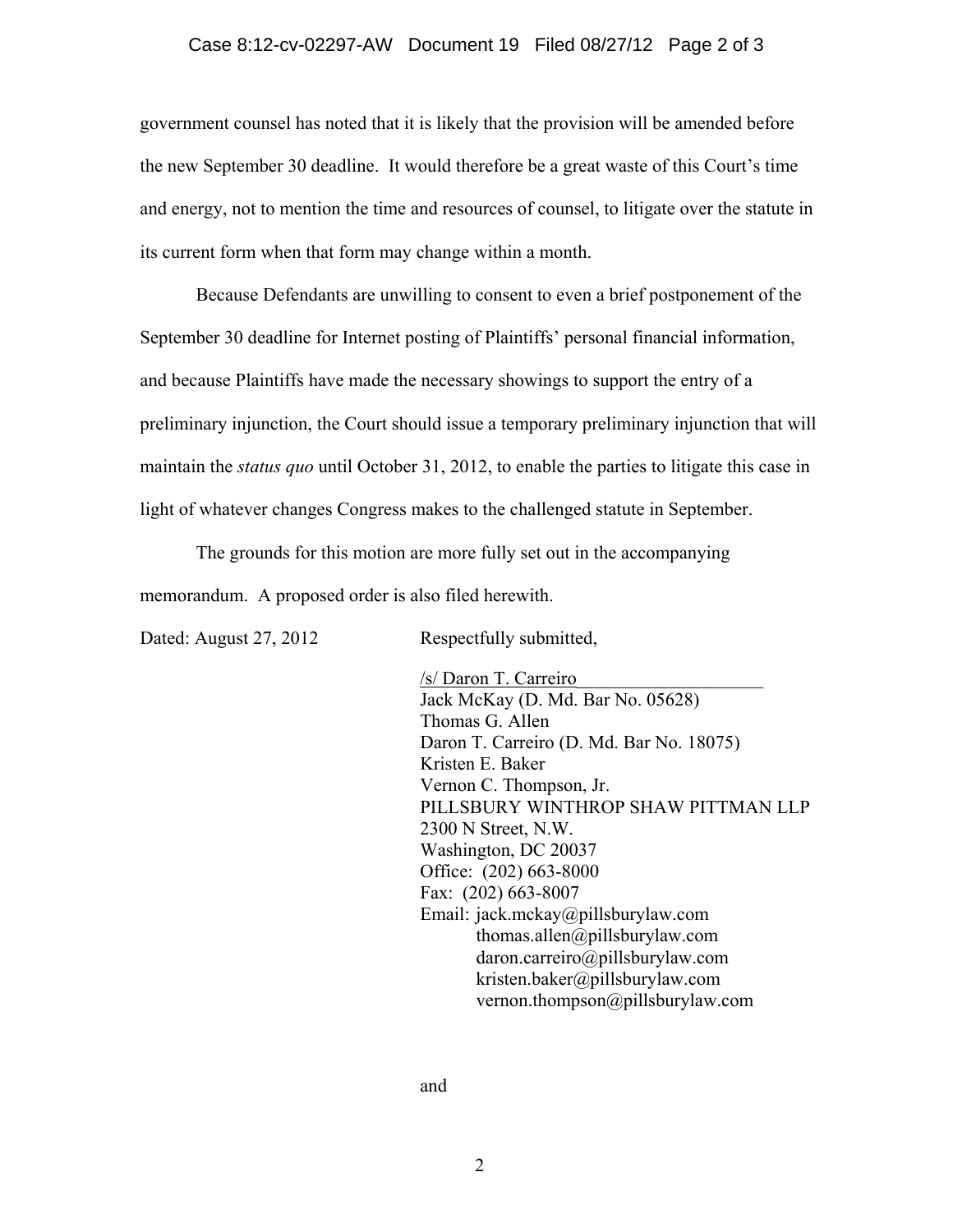/s/ Arthur B. Spitzer\_\_\_\_\_\_\_\_\_\_\_\_\_\_\_\_\_\_\_\_ Arthur B. Spitzer (D. Md. Bar No. 08628) American Civil Liberties Union of the Nation's Capital 4301 Connecticut Avenue, N.W., Suite 434 Washington, DC 20008 Office: (202) 457-0800 Fax: (202) 457-0805 Email: artspitzer@aclu-nca.org

*Counsel for Plaintiffs*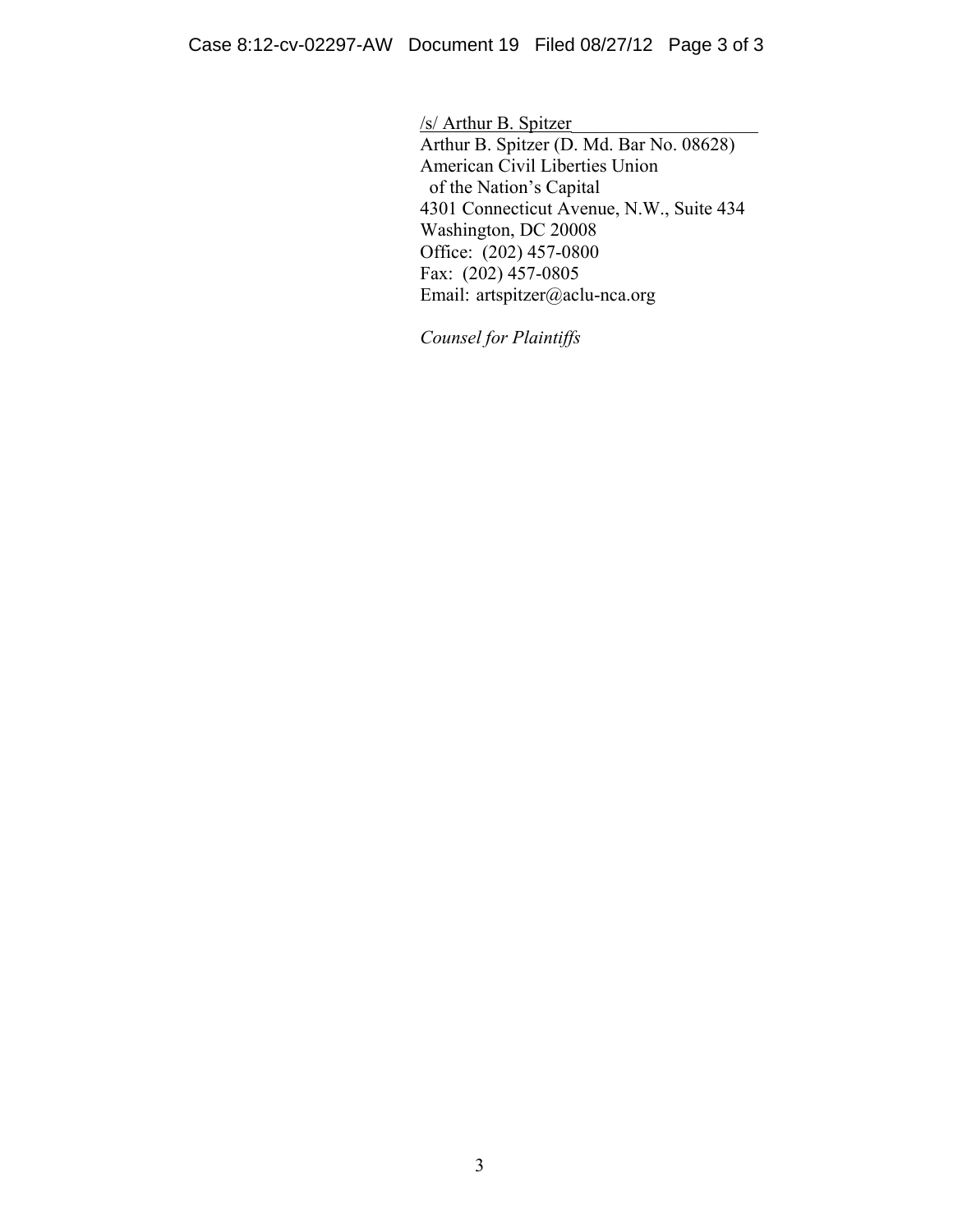#### **UNITED STATES DISTRICT COURT FOR THE DISTRICT OF MARYLAND**

SENIOR EXECUTIVES ASSOCIATION, *et al.*,

Plaintiffs,

 $\mathcal{L}_\text{max}$  , and the set of the set of the set of the set of the set of the set of the set of the set of the set of the set of the set of the set of the set of the set of the set of the set of the set of the set of the

 $\mathcal{L}_\text{max}$  , and the set of the set of the set of the set of the set of the set of the set of the set of the set of the set of the set of the set of the set of the set of the set of the set of the set of the set of the

v. No. 8:12-cv-2297-AW

UNITED STATES, *et al.*,

**Defendants** 

#### **MEMORANDUM IN SUPPORT OF PLAINTIFFS' MOTION FOR A TEMPORARY PRELIMINARY INJUNCTION**

 Plaintiffs' motion for a temporary preliminary injunction should be granted for the following reasons:

#### **1. Plaintiffs have shown a substantial likelihood of prevailing on the merits of their claims.**

 In addition to the extensive showing made in Plaintiffs' earlier motion for a preliminary injunction (ECF No. 3), which is hereby incorporated by reference, Congress has now provided emphatic proof that Plaintiffs are likely to prevail on the merits.

 As explained in Plaintiffs' earlier memorandum, the leading Fourth Circuit case on the constitutional right to informational privacy is *Walls v. City of Petersburg*, 895 F.2d 188 (4th Cir. 1990), which held that "[p]ersonal, private information in which an individual has a reasonable expectation of confidentiality is protected by one's constitutional right to privacy." *Id*. at 192. That right specifically extends to a person's private financial information. *Id*. at 194. As *Walls* explained, however, that right to privacy can be overcome by "a compelling governmental interest in disclosure [that] outweighs the individual's privacy interest." *Id*. at 192.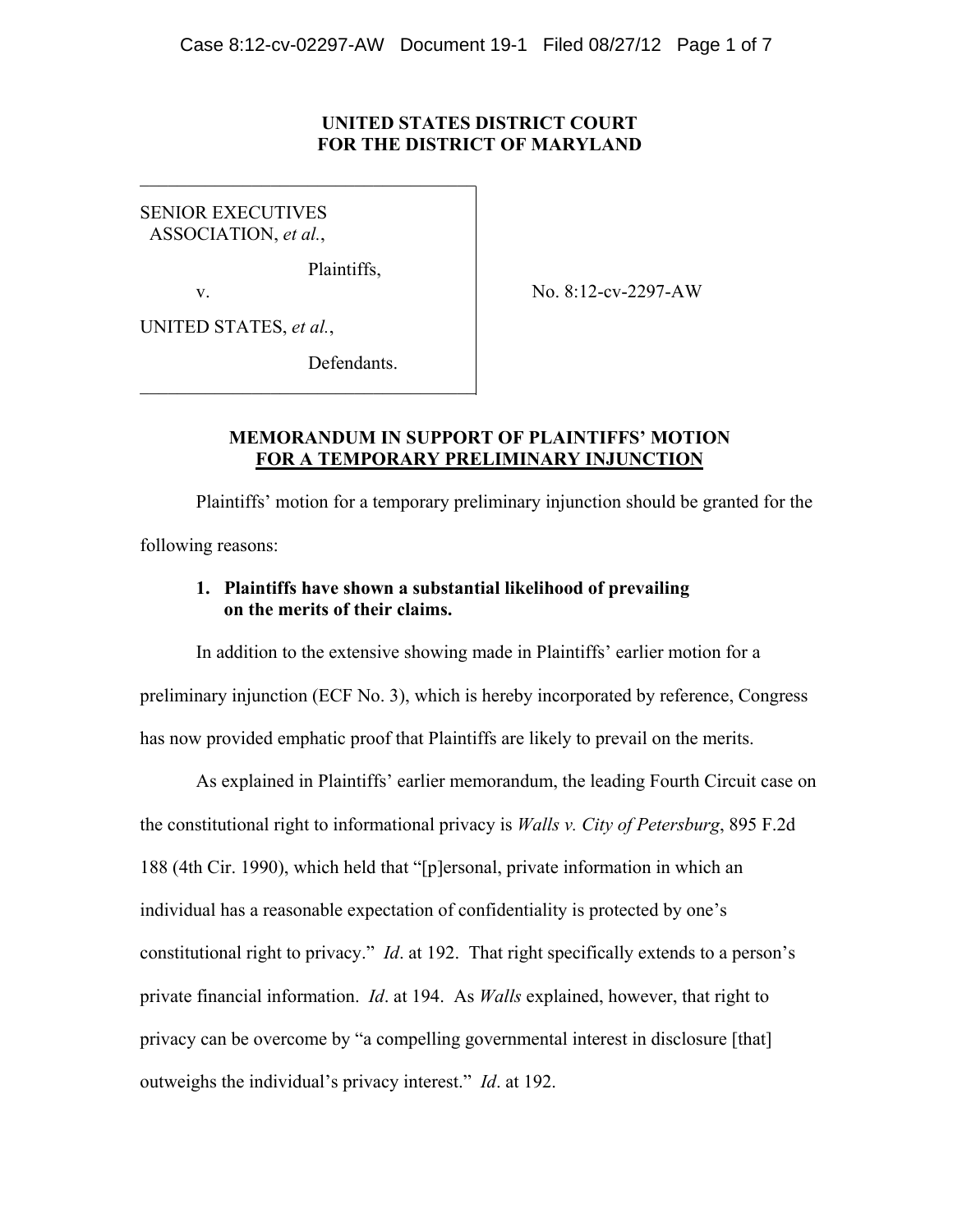At the time Plaintiffs filed this lawsuit, the STOCK Act was in effect, requiring Internet publication of Plaintiffs' private financial information. The Defendants could at least attempt to argue that Congress had identified an important governmental interest in Internet disclosure. Now, however, Congress itself has pulled the rug out from under that argument, recognizing that the extension of Internet publication to thousands of senior U.S. military officers and career civilian employees — without hearings or debate — was a mistake that needs to be corrected. Given Congress' action (which is described more fully below), no serious argument can be made that there is a compelling governmental interest in the Internet publication of Plaintiffs' private financial information while Congress itself considers how to deal with this issue. And without a compelling interest, Plaintiffs must prevail under established Fourth Circuit law.

# **2. Plaintiffs have shown that they and thousands of other senior U.S. military officers and civilian employees will suffer irreparable harm in the absence of an injunction.**

 In addition to the extensive demonstration of irreparable harm in Plaintiffs' earlier papers, Congress has also provided emphatic support for the proposition that Plaintiffs will suffer serious and irreparable harm because of the Internet publication requirement of the STOCK Act.

 Plaintiffs' earlier memorandum and declarations (hereby incorporated by reference) laid out in detail the serious harms that likely would befall Plaintiffs and thousands of other senior U.S. military officers and civilian employees if their personal financial information were posted on the Internet. The dangers of identity theft, financial fraud, harm to family relationships, blackmail, and even kidnapping of Americans traveling abroad whose personal wealth would be known in detail by criminal elements

2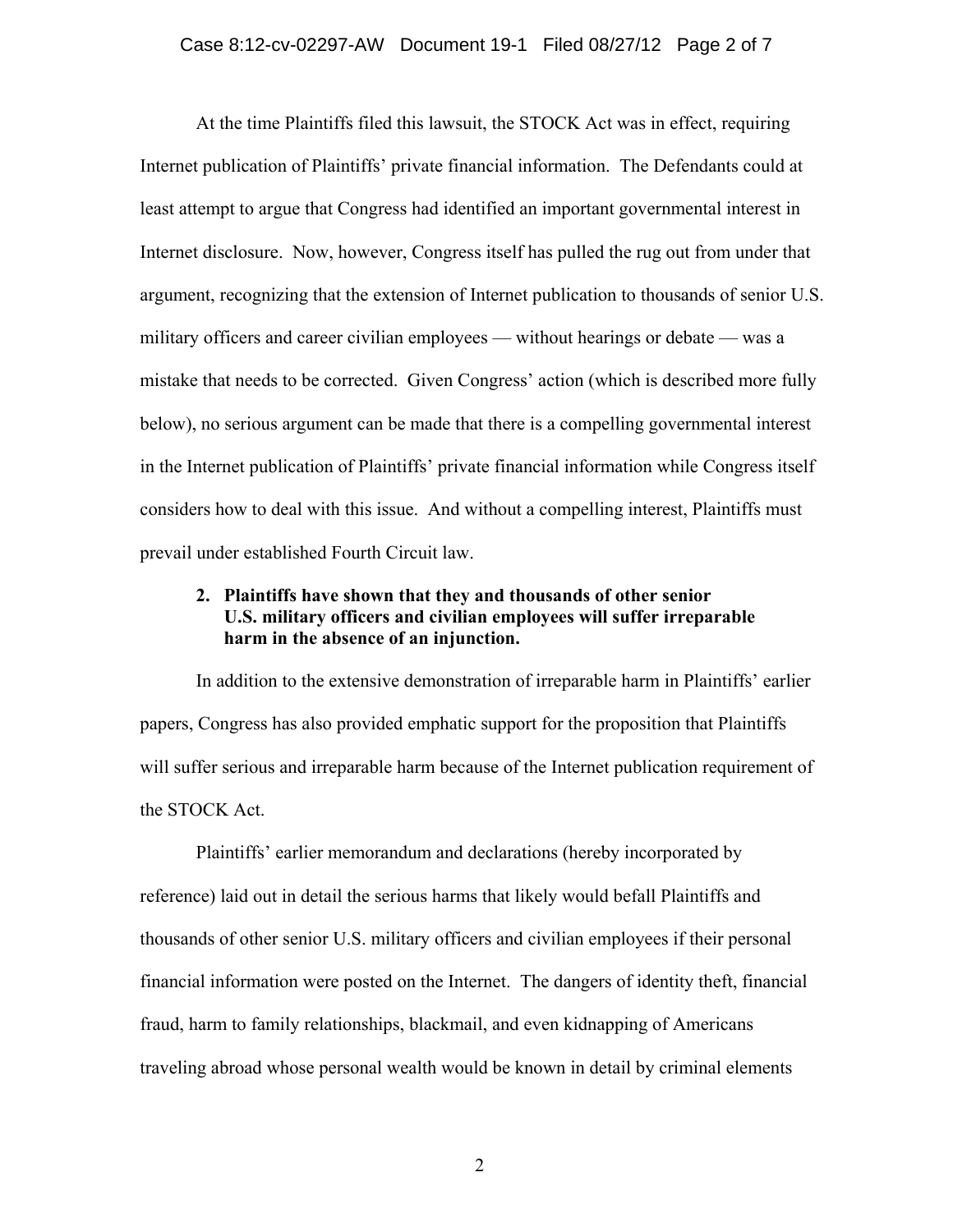are as obvious as they are serious. And these harms would be truly irreparable, because once the information is posted on the World Wide Web, it can never be made private again.

On August 2, 2012, Congress passed, by unanimous consent in both chambers, S.

3510, titled "an act to prevent harm to the national security or endangering the military

officers and civilian employees to whom internet publication of certain information

applies." The purpose of the bill was to extend the Internet publication deadline of the

STOCK Act from August 31, 2012, to September 30, 2012, so that Congress could

reconsider the requirement of Internet publication *in light of the irreparable harm that it* 

*recognized would flow from that publication*. 1

Senate Minority Leader Mitch McConnell explained why it was urgent and

essential to pass the bill:

 

Mr. MCCONNELL. Mr. President, S. 3510 addresses the concerns raised by 14 of the most highly respected folks in the national security field, from Michael Chertoff to Mike Mcconnell [*sic*] to Michael Mukasey, all of whom wrote with serious concerns about the application of one provision of the STOCK Act requiring online posting of financial data which would potentially impact the national security *and the personal safety of national security and law enforcement professionals and their families*. *These are very serious concerns they have raised*, and given that we are on the eve of the August district work period, we do not have time to adequately address those concerns. . . . *It is for the safety and security of our brave men and women that we need to ensure they are protected* which is exactly what this bill does.

158 Cong. Rec. S5952 (daily ed. Aug. 2, 2012) (emphasis added). Thus, Congress has now confirmed Plaintiffs' showing of irreparable injury when it cites the "very serious" concerns regarding "safety and security" of government personnel. It would be difficult to

<sup>&</sup>lt;sup>1</sup> The full text of the bill was set out in Plaintiffs' Notice of Congressional Action, filed August 6, 2012 (ECF No. 10). It was signed by the President on August 16, 2012. *See* Plaintiffs' Notice That S. 3510 Has Become Law, filed August 17, 2012 (ECF No. 14).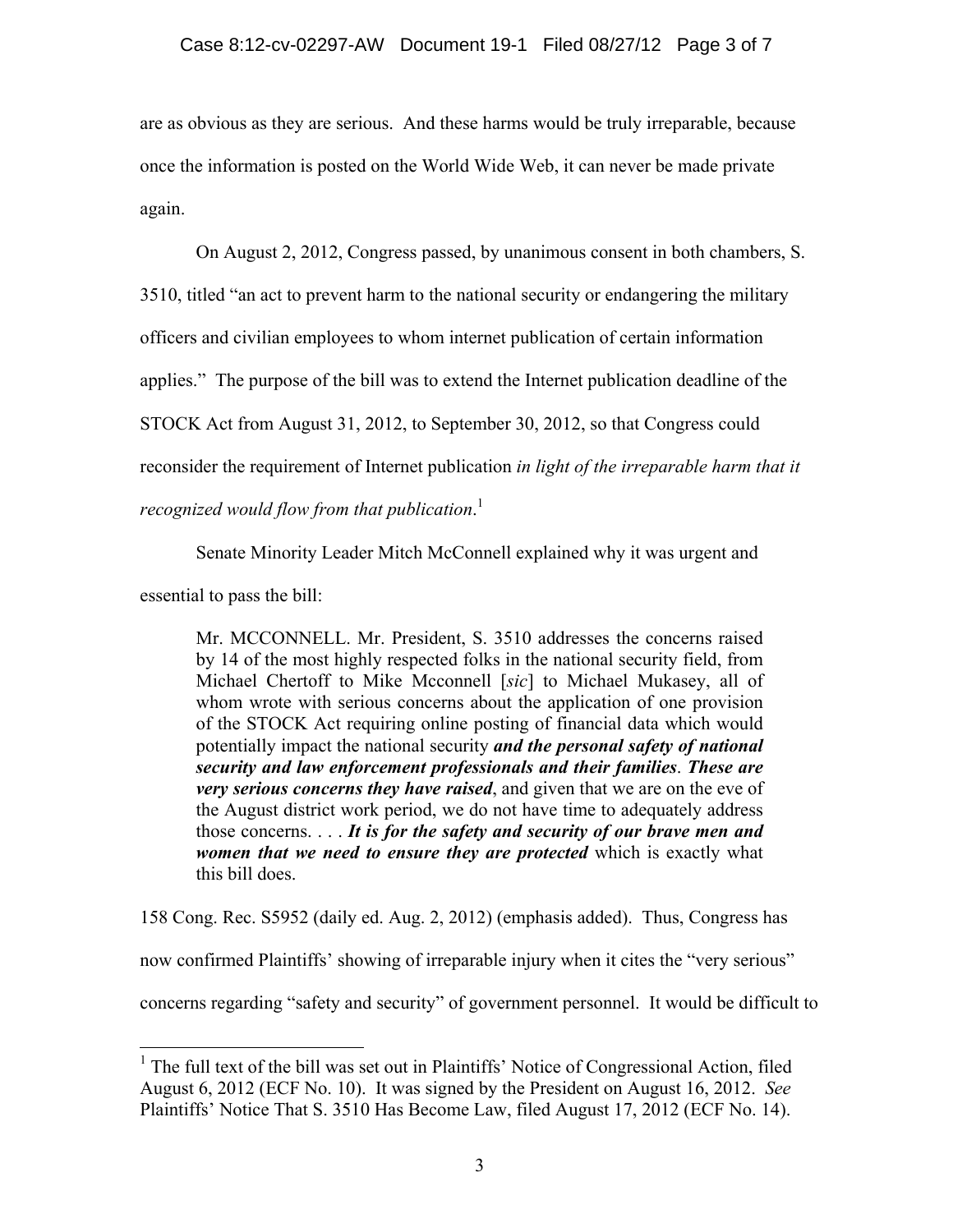imagine stronger proof of irreparable harm.<sup>2</sup>

# **3. The harms to Plaintiffs from Internet publication of their private financial information far outweigh the harm to Defendants from maintaining the** *status quo* **for one more month.**

 The irreparable harm facing Plaintiffs is briefly described above, and detailed at greater length in Plaintiffs' earlier papers, which are hereby incorporated by reference. The harm to the government from delaying *for one additional month* the Internet publication of the personal financial information of senior U.S. military officers and civilian employees is simply the abstract "harm" that may exist whenever a law is enjoined. There is no actual harm — if the Internet publication requirement is ultimately retained by Congress and upheld by the courts, the very same information can then be published, for the world to see.

# **4. The public interest favors maintaining the** *status quo* **at least until after Congress has had the opportunity to consider amending the challenged provision and the parties have had the opportunity, if necessary, to litigate a motion for preliminary injunction based upon Congress's action.**

 "[U]pholding constitutional rights is in the public interest." *Legend Night Club v. Miller*, 637 F.3d 291, 303 (4th Cir. 2011). The public interest here follows from Plaintiffs' demonstration that their constitutional rights will be irreparably abridged by compelled Internet publication of their personal financial data by the government. Additionally, the public interest certainly favors protecting Plaintiffs and thousands of

<sup>&</sup>lt;sup>2</sup> The letter referred to by Senator McConnell, which was sent to congressional leaders on July 19, 2012, by former Secretary of Homeland Security Michael Chertoff, former Attorney General Michael Mukasey, former CIA Director Michael Hayden, former Director of National Intelligence Mike McConnell, and ten other very senior former federal officials in law enforcement, diplomatic, and national security positions, described in stark terms the harms that were likely to result from the challenged provision of the STOCK Act. The full text of that letter is attached hereto as Exhibit 1. Plaintiffs respectfully commend it to the Court's attention.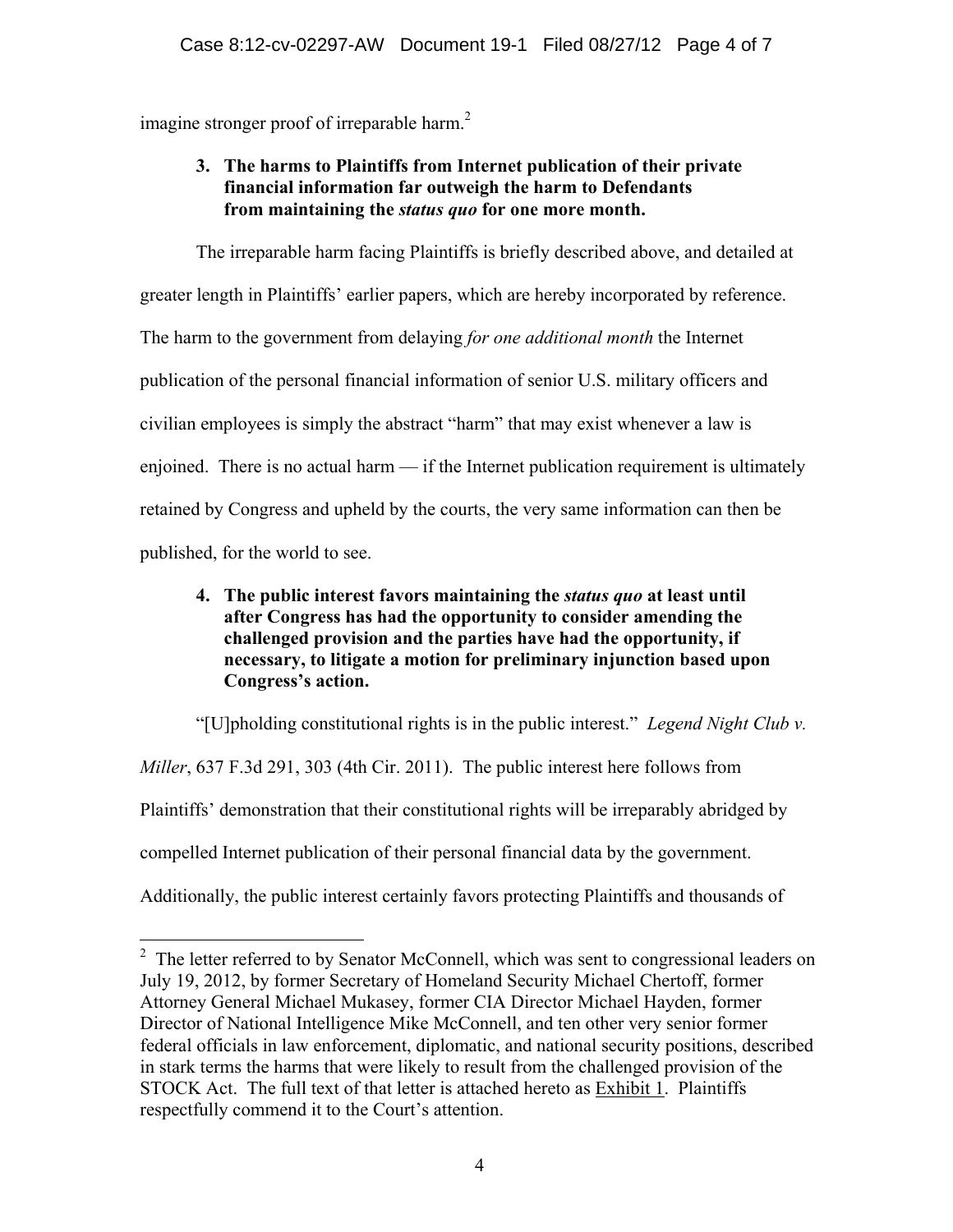other senior U.S. military officers and civilian employees while Congress considers amending the STOCK Act, and for a reasonable time thereafter, if necessary, to litigate any issues still presented by the statute as of the end of September.

#### **5. It would be a great waste of judicial resources, as well as the resources of government and private counsel, to litigate about the statute that the government says will likely be amended.**

Finally, common sense and the principle of conservation of judicial resources support issuing a temporary preliminary injunction under the current circumstances. Unless the requested injunction is issued, the parties will have to continue litigating over the existing statute. The government will be required to file a major brief, the Plaintiffs will be required to file a reply, and the Court will be required to digest those briefs, research the issues, hold a hearing, and prepare a decision — all very likely for naught, as the statute may be amended by late September to change or even eliminate the dispute between the parties. All parties agree on this issue. See Reply in Support of Defendants' Motion for Extension of Time (ECF No. 17) at 3 (it is "unlikely" that Section 11 and its effective date will remain unchanged).

Without a temporary preliminary injunction, the litigation cannot go forward in a sensible way because Defendants' brief will be due on September 21, which means it must be prepared before Congress recesses, and therefore very likely before Congress acts on the STOCK Act. Plaintiffs then have only four days to file their reply, two of which are Saturday and Sunday. Thereafter the Court will have only two days to prepare for a hearing, and only *one business day* in which to issue a decision before the September 30 deadline. And there will be no time for either party to seek emergency relief from the

5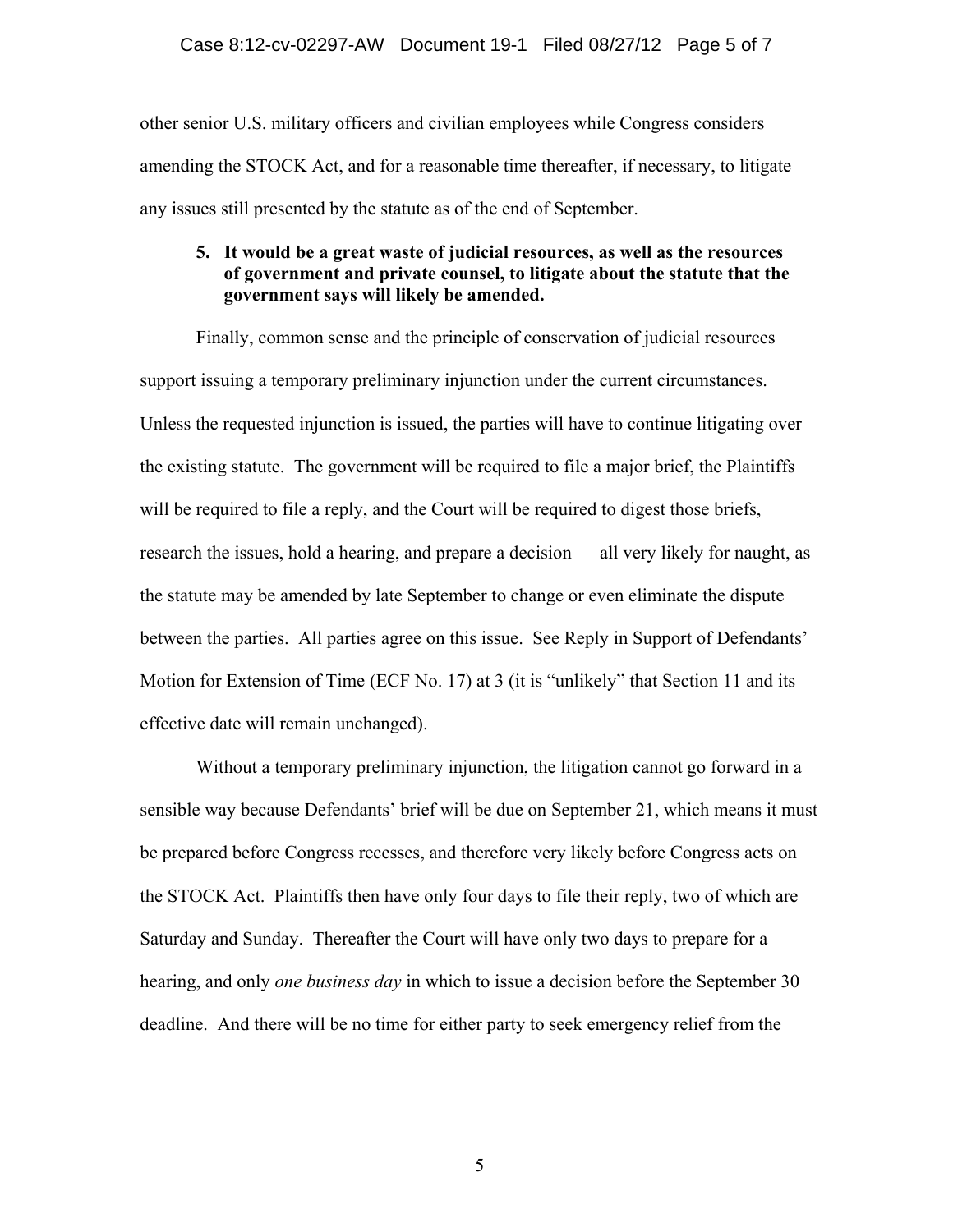court of appeals. Only by issuing a temporary preliminary injunction can the Court avoid this senseless waste of its own resources, and the parties'.

#### **CONCLUSION**

 The traditional and essential purpose of a preliminary injunction is to preserve the *status quo* in the face of impending irreparable injury while a court sorts out the merits. That is precisely the situation presented here. Plaintiffs have shown that they are entitled to a preliminary injunction of the usual kind, good until a final decision on the merits. However, in light of the probability that Congress will amend the STOCK Act within the next month, Plaintiffs at this time seek only a *temporary* preliminary injunction, preserving the *status quo* for an additional month so that the parties and the Court can address the statute that will exist at the end of September rather than the statute that exists today. In addition to the standard four-factor test for preliminary relief, which Plaintiffs have satisfied, common sense and conservation of limited judicial resources strongly support issuance of a temporary preliminary injunction.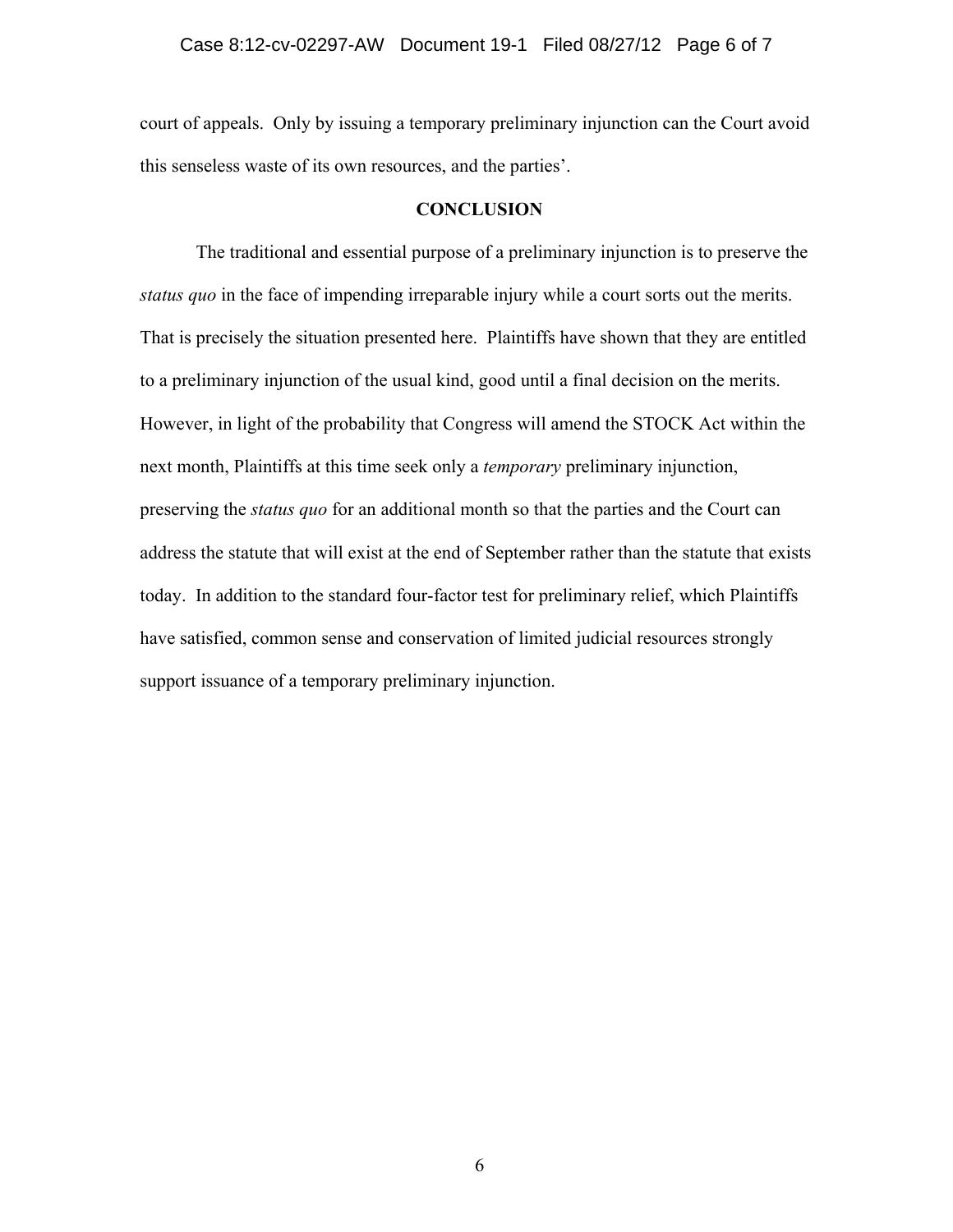For the reasons given above, as well as those in Plaintiffs' earlier papers, the

motion for a temporary preliminary injunction should be granted.

| Dated: August 27, 2012 | Respectfully submitted,                  |
|------------------------|------------------------------------------|
|                        | /s/ Daron T. Carreiro                    |
|                        | Jack McKay (D. Md. Bar No. 05628)        |
|                        | Thomas G. Allen                          |
|                        | Daron T. Carreiro (D. Md. Bar No. 18075) |
|                        | Kristen E. Baker                         |
|                        | Vernon C. Thompson, Jr.                  |
|                        | PILLSBURY WINTHROP SHAW PITTMAN LLP      |
|                        | 2300 N Street, N.W.                      |
|                        | Washington, DC 20037                     |
|                        | Office: (202) 663-8000                   |
|                        | Fax: (202) 663-8007                      |
|                        | Email: jack.mckay@pillsburylaw.com       |
|                        | thomas.allen@pillsburylaw.com            |
|                        | daron.carreiro@pillsburylaw.com          |
|                        | kristen.baker@pillsburylaw.com           |
|                        | vernon.thompson@pillsburylaw.com         |
|                        | /s/ Arthur B. Spitzer                    |
|                        | Arthur B. Spitzer (D. Md. Bar No. 08628) |
|                        | American Civil Liberties Union           |
|                        | of the Nation's Capital                  |
|                        | 4301 Connecticut Avenue, N.W., Suite 434 |
|                        | Washington, DC 20008                     |
|                        | Office: (202) 457-0800                   |

*Counsel for Plaintiffs* 

Email: artspitzer@aclu-nca.org

Fax: (202) 457-0805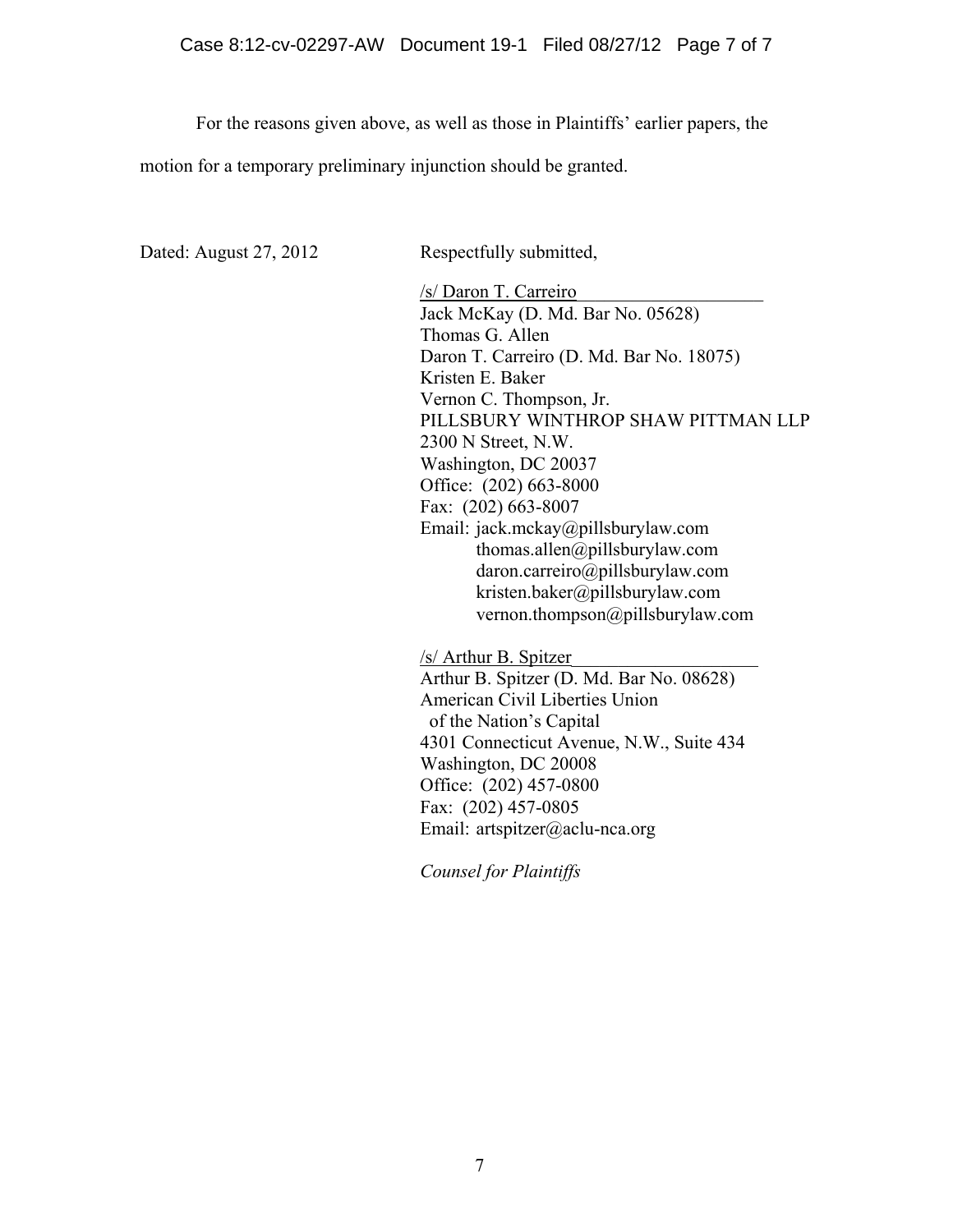# **EXHIBIT 1**

**(to Plaintiffs' Memorandum in Support of Motion for a Temporary Preliminary Injunction)**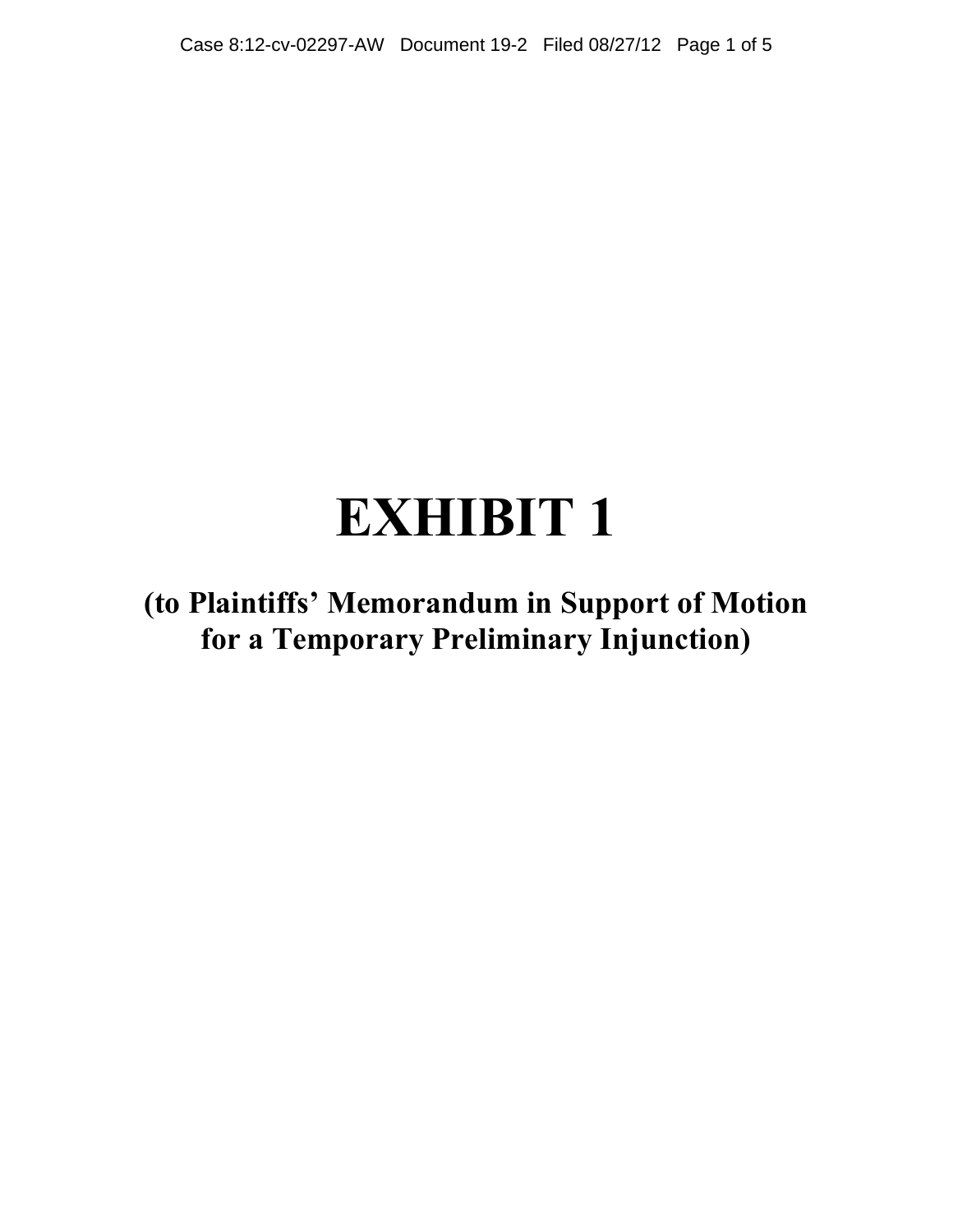# UPDATED VERSION Case 8:12-cv-02297-AW Document 19-2 Filed 08/27/12 Page 2 of 5

The Honorable Harry Reid Majority Leader United States Senate

The Honorable Mitch McConnell Minority Leader United States Senate

The Honorable Carl Levin Chairman of the Senate Committee on Armed Services United States Senate

The Honorable John McCain Ranking Member of the Senate Committee on Armed **Services** United States Senate

The Honorable John Kerry Chairman of the Senate Committee on Foreign Relations United States Senate

The Honorable Richard Lugar Ranking Member of the Senate Committee on Foreign Relations United States Senate

The Honorable Joe Lieberman Chairman of the Senate Committee on Homeland Security and Governmental Affairs United States Senate

The Honorable Susan Collins Ranking Member of the Senate Committee on Homeland Security and Governmental Affairs United States Senate

The Honorable Dianne Feinstein Chairman of the Senate Select Committee on Intelligence United States Senate

The Honorable Saxby Chambliss Ranking Member of the Senate Select Committee on Intelligence United States Senate

The Honorable Patrick Leahy Chairman of the Senate Committee on the Judiciary United States Senate

The Honorable Chuck Grassley Ranking Member of the Senate Committee on the **Judiciary** United States Senate

The Honorable Eric Cantor Majority Leader House of Representatives

The Honorable Nancy Pelosi Minority Leader House of Representatives

The Honorable Buck McKeon Chairman of the House Committee on Armed **Services** House of Representatives

The Honorable Adam Smith Ranking Member of the House Committee on Armed Services House of Representatives

The Honorable Ileana Ros-Lehtinen Chairman of the House Committee on Foreign Affairs House of Representatives

The Honorable Howard Berman Ranking Member of the House Committee on Foreign Affairs House of Representatives

The Honorable Peter King Chairman of the House Committee on Homeland Security House of Representatives

The Honorable Bennie Thompson Ranking Member of the House Committee on Homeland Security House of Representatives

The Honorable Mike Rogers Chairman of the House Permanent Select Committee on Intelligence House of Representatives

The Honorable Dutch Ruppersberger Ranking Member of the House Permanent Select Committee on Intelligence House of Representatives

The Honorable Lamar Smith Chairman of the House Committee on the Judiciary House of Representatives

The Honorable John Conyers, Jr. Ranking Member of the House Committee on the **Judiciary** House of Representatives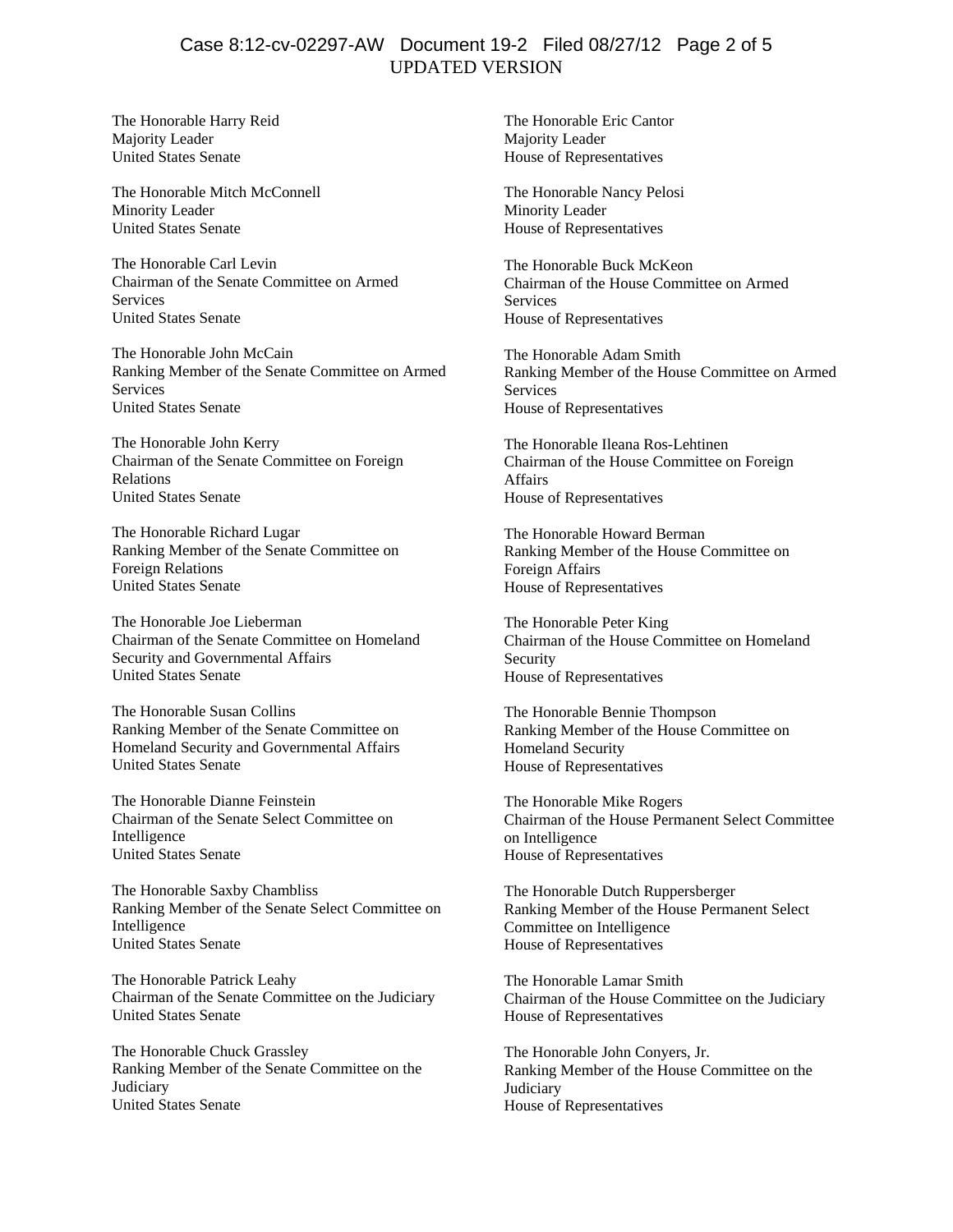July 19, 2012 (Updated Version, 3:30 PM)

#### RE: Application of Section 11 of the STOCK Act to National Security Officials

Dear Congressional Leaders:

We are writing to express concern about section 11 of the Stop Trading in Congressional Knowledge Act (the STOCK Act), which requires that the financial disclosure forms of senior executive branch officials be posted on the Internet by August 31. While we agree that the government should have access to the financial information of its senior officials to ensure the integrity of government decision making, we strongly urge that Congress immediately pass legislation allowing an exception from the Internet posting requirement for certain executive branch officials, in order to protect the national security and the personal safety of these officials and their families.

The STOCK Act was intended to stop insider trading by Members of Congress. However, section 11 of the Act, which was added without any public hearings or consideration of national security or personnel safety implications, requires that financial data of over 28,000 executive branch officials throughout the U.S. government, including members of the U.S. military and career diplomats, law enforcement officials, and officials in sensitive national security jobs in the Defense Department, State Department and other agencies, be posted on their agency websites.

It is not clear what public purpose is served by inclusion of Section 11. We are not aware that any transparency concerns have been raised about the adequacy of the existing review process for executive branch officials, most of whom have devoted their careers to public service. For several decades, executive branch officials have prepared and submitted SF-278 financial disclosure forms to their employing agencies. The completed forms and the extensive financial data they contain are carefully reviewed by agency ethics officers in light of the specific responsibilities of the officials submitting them in order to identify and eliminate potential conflicts of interest. Although the forms may be requested by members of the public, they are not published in hard-copy or on the Internet. Moreover, individuals requesting copies of the forms must provide their names, occupation, and contact information. Agencies generally notify the filing officials about who has requested their personal financial information.

In contrast, Section 11 of the STOCK Act would require that the financial disclosure forms of executive branch officials be posted on each agency's website and that a government-wide database be created containing the SF-278s that would be searchable and sortable without the use of a login or any other screening process to control or monitor access to this personal information.

We believe that this new uncontrolled disclosure scheme for executive branch officials will create significant threats to the national security and to the personal safety and financial security of executive branch officials and their families, especially career employees. Placing complete personal financial information of all senior officials on the Internet would be a jackpot for enemies of the United States intent on finding security vulnerabilities they can exploit. SF-278 forms include a treasure trove of personal financial information: the location and value of employees' savings and checking accounts and certificates of deposit; a full valuation and listing of their investment portfolio; a listing of real estate assets and their value; a listing of debts, debt amounts, and creditors; and the signatures of the filers. SF-278s include financial information not only about the filing employee, but also about the employee's spouse and dependent children.

 Posting this detailed financial information on the Internet will jeopardize the safety of executive branch officials *—* including military, diplomatic, law enforcement, and potentially intelligence officials *—* and their families who are posted or travel in dangerous areas, especially in certain countries in Asia, Africa, and Latin America. Embassy and military security officers already advise these officials to post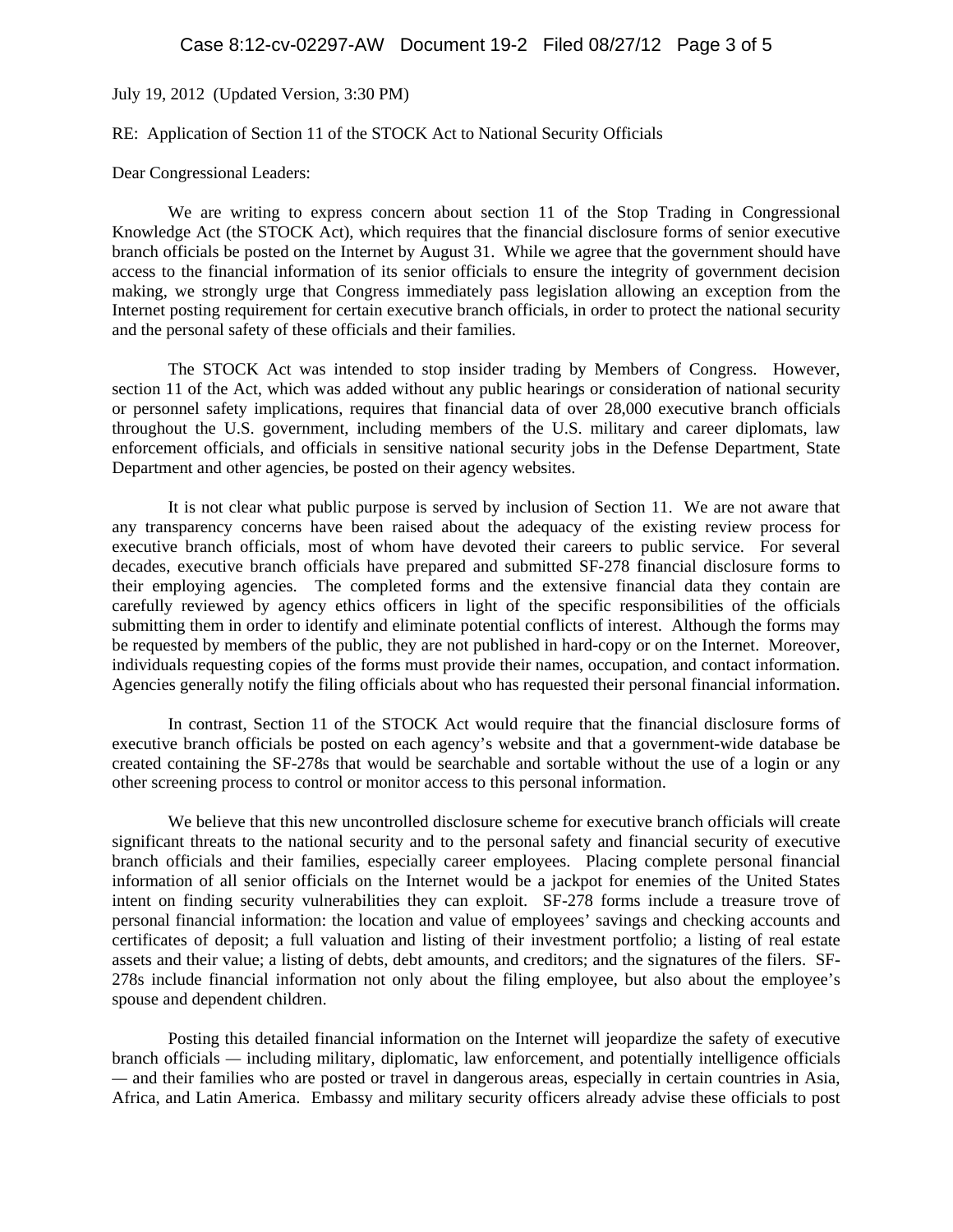#### Case 8:12-cv-02297-AW Document 19-2 Filed 08/27/12 Page 4 of 5

no personal identifying information on the Internet. Publishing the financial assets of these officials will allow foreign governments, and terrorist or criminal groups to specifically target these officials or their families for kidnapping, harassment, manipulation of financial assets, and other abuse.

Equally important, the detailed personal financial information *—* particularly detailed information about debts and creditors *—* contained in the SF-278s of senior officials is precisely the information that foreign intelligence services and other adversaries spend billions of dollars every year to uncover as they look for information that can be used to harass, intimidate and blackmail those in the government with access to classified information. Yet under the STOCK Act, these SF-278s will be placed on the Internet for any foreign government or group to access without disclosing their identity or purpose and with no notice to the employees or their agencies*.* We should not hand on a silver platter to foreign intelligence services information that could be used to compromise or harass career public servants who have access to the most sensitive information held by the U.S. government.

Section 11 could also jeopardize the safety and security of other executive branch officials, such as federal prosecutors and others who are tracking down and bringing to justice domestic organized crime gangs and foreign terrorists. Crime gangs could easily target the families of prosecutors with substantial assets or debts for physical attacks or threats.

Finally, publishing detailed banking and brokerage information of executive branch officials, especially with their signatures, is likely to invite hacking, financial attacks, and identity theft of these officials and their families, particularly by groups or individuals who may be affected by their governmental work.

Given these inevitable adverse national security consequences, we urge you to amend the STOCK Act to protect U.S. national security interests and the safety of executive branch officials by creating an exception from the requirements of Section 11 for senior executive branch officials with security clearances. The exception should also apply to other officials based on a determination by an agency head that an exception is necessary to protect the safety of the official or the official's family. At the very minimum, Congress should act to delay implementation of Section 11 until the national security and personal safety implications can be fully evaluated.

If the financial disclosure forms of senior executive officials are actually posted on the Internet in August, there will be irreparable damage to U.S. national security interests, and many senior executives and their families may be placed in danger. This issue is too important to be trapped in partisan politics. We urge Congress to act swiftly, before the Congress goes on its summer recess on August 6.

Sincerely,

Richard Armitage Deputy Secretary of State, 2001-2005

John B. Bellinger III Partner, Arnold & Porter LLP; Legal Adviser, U.S. Department of State, 2005- 2009; Legal Adviser, National Security Council, The White House, 2001-2005

Joel Brenner National Counterintelligence Executive, 2006-2009; Inspector General, National Security Agency, 2002-2006

Michael Chertoff Secretary of Homeland Security, 2005- 2009

Jamie Gorelick Deputy Attorney General, 1994-1997; General Counsel, Department of Defense, 1993-1994

John Hamre Deputy Secretary of Defense, 1997-2000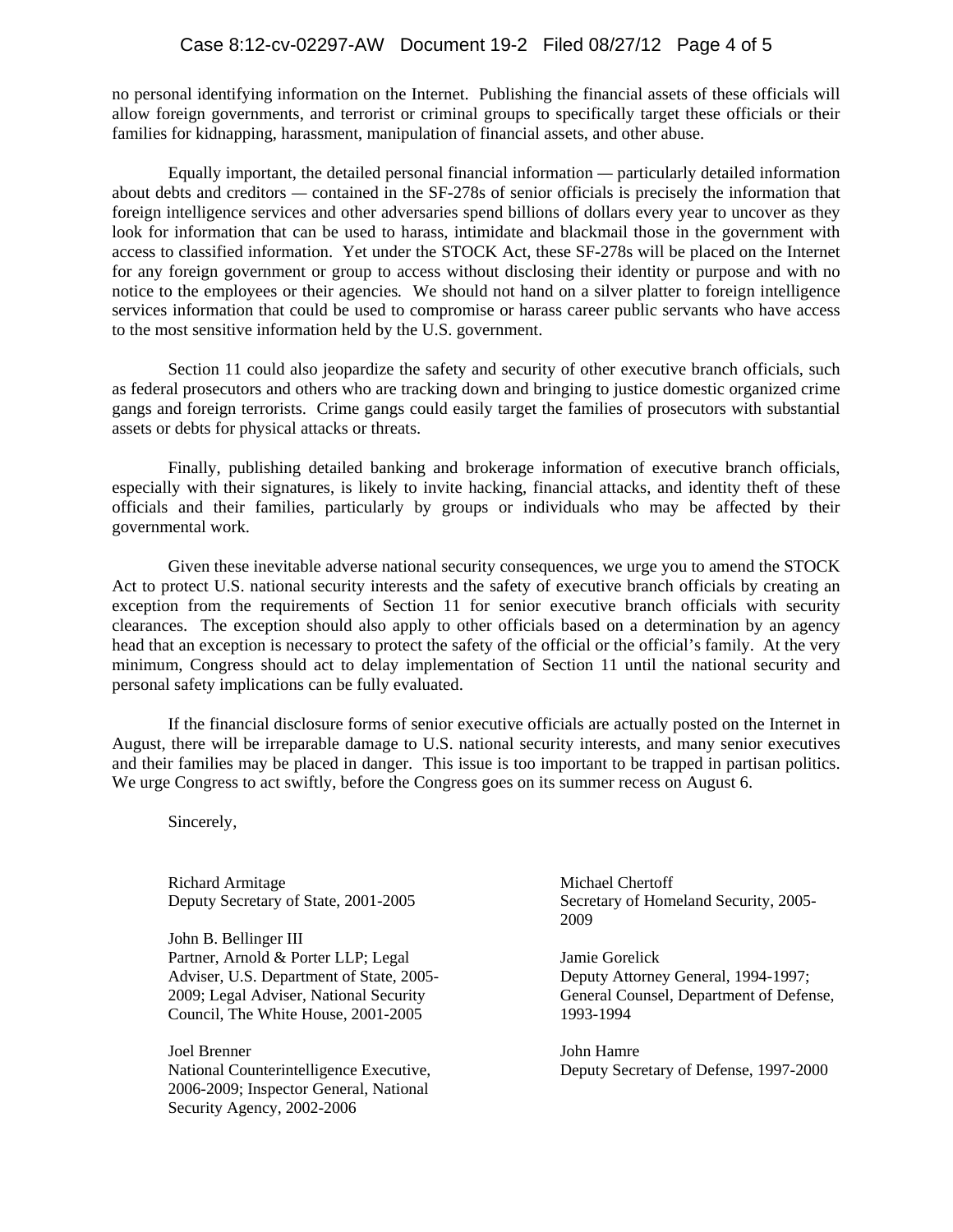Michael Hayden General USAF (RET); Director of the Central Intelligence Agency 2006-2009; Director of the National Security Agency 1999-2006

#### Mike McConnell

Vice Admiral USN (RET); Director of National Intelligence, 2007-2009; Director of the National Security Agency, 1992- 1996

Michael B. Mukasey Partner, Debevoise & Plimpton; Attorney General, 2007-2009; U.S. District Judge, Southern District of New York, 1988- 2006

John Negroponte Deputy Secretary of State, 2007-2009; Director of National Intelligence, 2005- 2007

Thomas Pickering Under Secretary of State for Political Affairs, 1997-2000; Former U.S. Ambassador

Frances Townsend Assistant to the President for Homeland Security and Counterterrorism, 2004-2008

Kenneth L. Wainstein Assistant to the President for Homeland Security and Counterterrorism, 2008- 2009; Assistant Attorney General for National Security, Department of Justice, 2006-2008

#### Juan Zarate

Deputy National Security Advisor, Combating Terrorism, 2005-2009; Assistant Secretary of the Treasury, Terrorist Financing and Financial Crimes, 2004-2005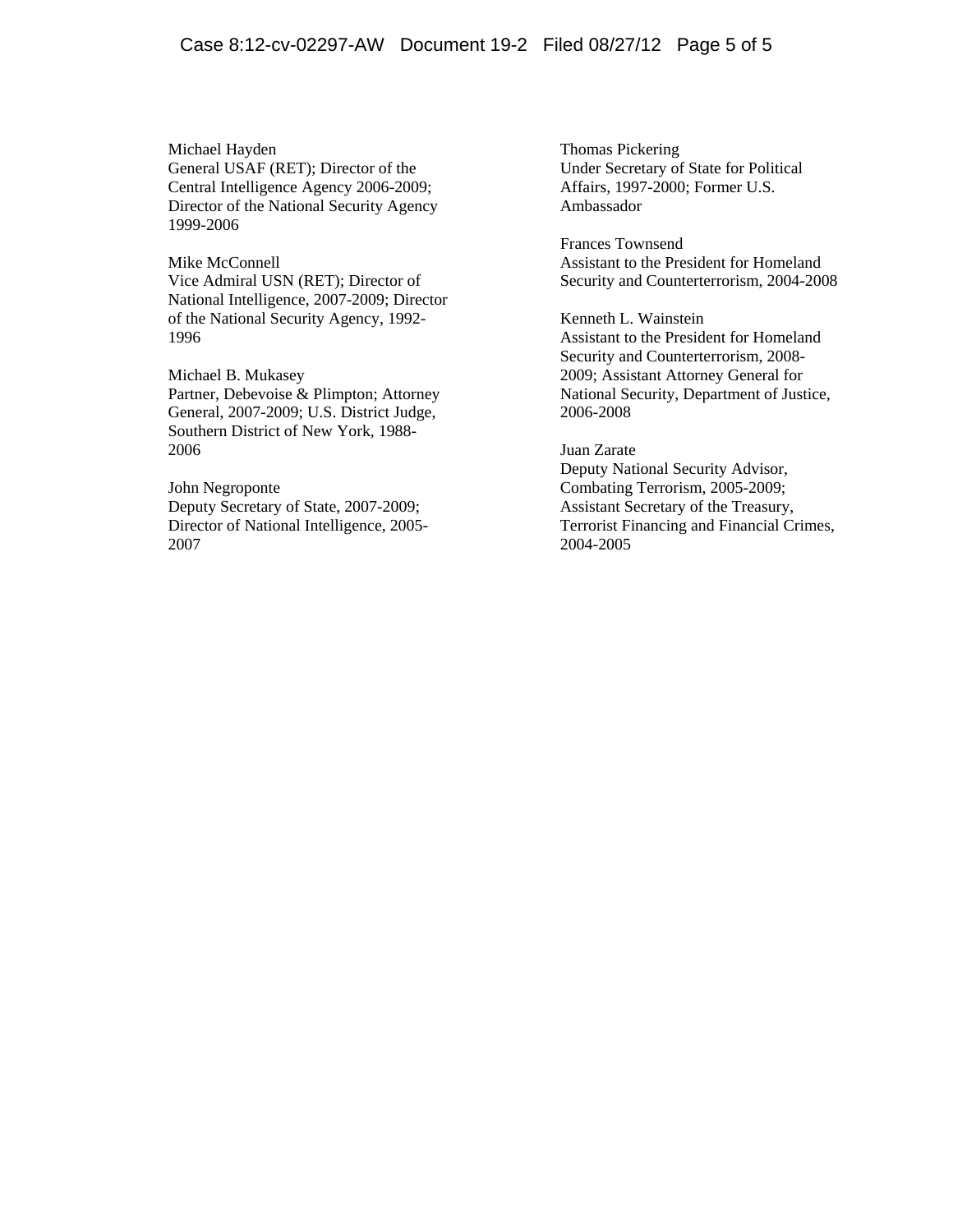#### **UNITED STATES DISTRICT COURT FOR THE DISTRICT OF MARYLAND**

SENIOR EXECUTIVES ASSOCIATION, *et al.*,

Plaintiffs,

 $\mathcal{L}_\text{max}$  , and the set of the set of the set of the set of the set of the set of the set of the set of the set of the set of the set of the set of the set of the set of the set of the set of the set of the set of the

 $\mathcal{L}_\text{max}$  , and the set of the set of the set of the set of the set of the set of the set of the set of the set of the set of the set of the set of the set of the set of the set of the set of the set of the set of the

v. No. 8:12-cv-2297-AW

UNITED STATES, *et al.*,

**Defendants** 

# **[Proposed] TEMPORARY PRELIMINARY INJUNCTION**

 The Court has before it Plaintiffs' motion for a temporary preliminary injunction to preserve the *status quo* while Congress determines whether and how to amend the statutory provision at issue in this case and thereby enable the parties and the Court to avoid litigating issues that may soon change or disappear.

 It appears to the Court that Congress has recognized, by passage of "an act to prevent harm to the national security or endangering the military officers and civilian employees to whom internet publication of certain information applies," that the challenged statutory provision endangers the national security and the safety of senior U.S. military officers and civilian employees, and that Congress is therefore likely to amend that provision before the current September 30 deadline for Internet publication of the personal financial data of thousands of senior U.S. military officers and civilian employees. Counsel for the United States agrees that amendment is likely.

It further appears to the Court that it would be a waste of judicial resources, as well as the resources of government and private counsel, to litigate over the statute in its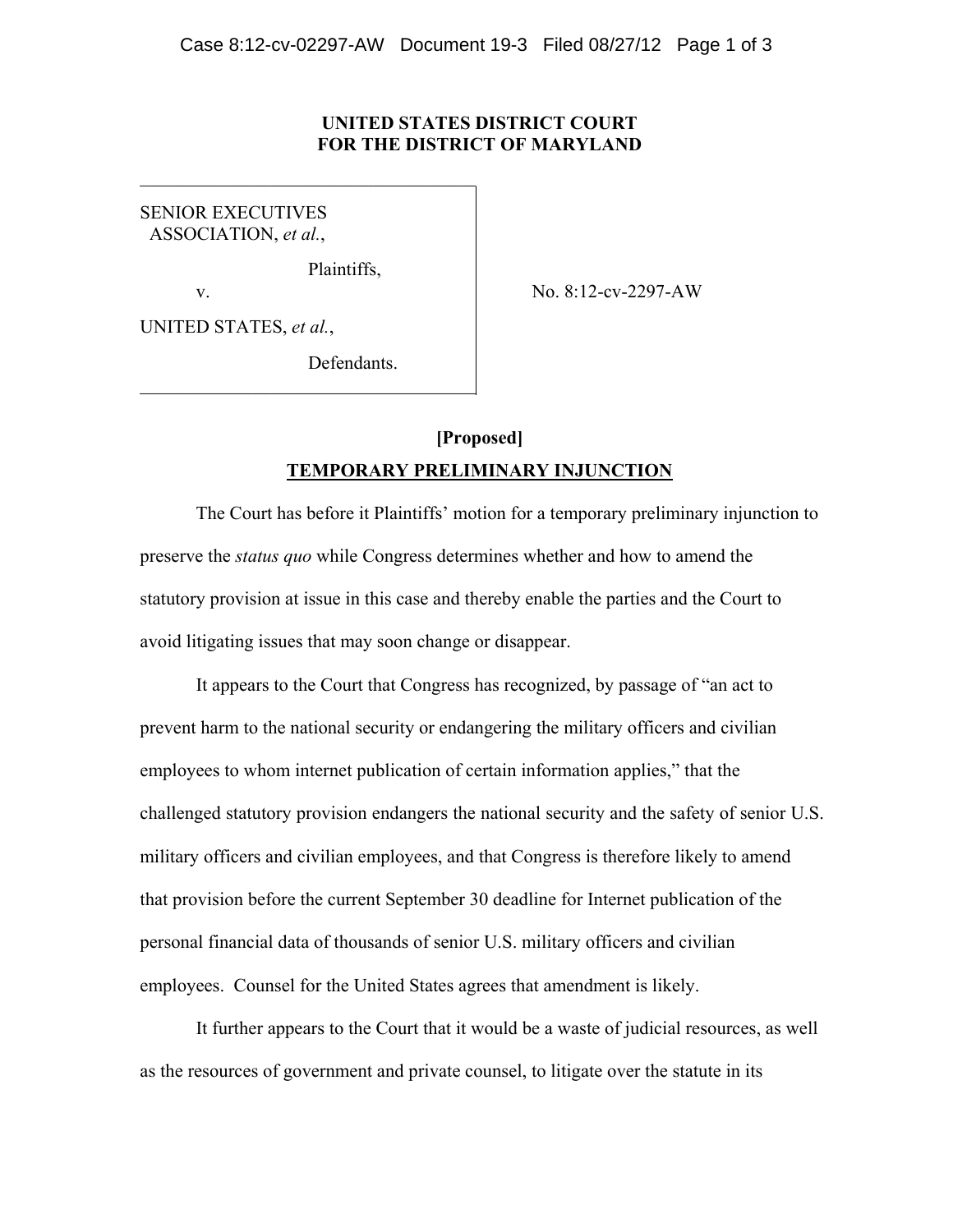#### Case 8:12-cv-02297-AW Document 19-3 Filed 08/27/12 Page 2 of 3

current form when that form may change within a month to obviate or at least reduce the very harms that Plaintiffs seek to avoid by means of this lawsuit.

Having carefully considered the papers filed by Plaintiffs and by Defendants, the Court finds that Plaintiffs have demonstrated (i) a substantial likelihood of prevailing on the merits of their claims, (ii) that they and thousands of other senior U.S. military officers and civilian employees will suffer irreparable harm in the absence of an injunction, (iii) that the harms to Plaintiffs from Internet publication of their private financial information far outweigh the harm to Defendants from maintaining the status quo for one more month, and (iv) that the public interest favors maintaining the *status quo* at least until after Congress has had the opportunity to consider amending the challenged statutory provision and the parties have had the opportunity, if necessary, to litigate a further motion for preliminary injunction based upon Congress's action.

Accordingly, it is hereby

ORDERED that Plaintiffs' motion for a temporary preliminary injunction is GRANTED; and it is

 FURTHER ORDERED that Defendants, and their officers, agents and employees, as well as all other persons acting in active concert or participation with them, are hereby enjoined, until October 31, 2012, from implementing Section 11 of the STOCK Act to make financial disclosure forms of covered Executive Branch employees or the information contained in them available on the websites of any agency of the United States or otherwise available on the Internet; and it is

 FURTHER ORDERED that Defendants, and their officers, agents and employees, as well as all other persons acting in active concert or participation with them, are hereby

2